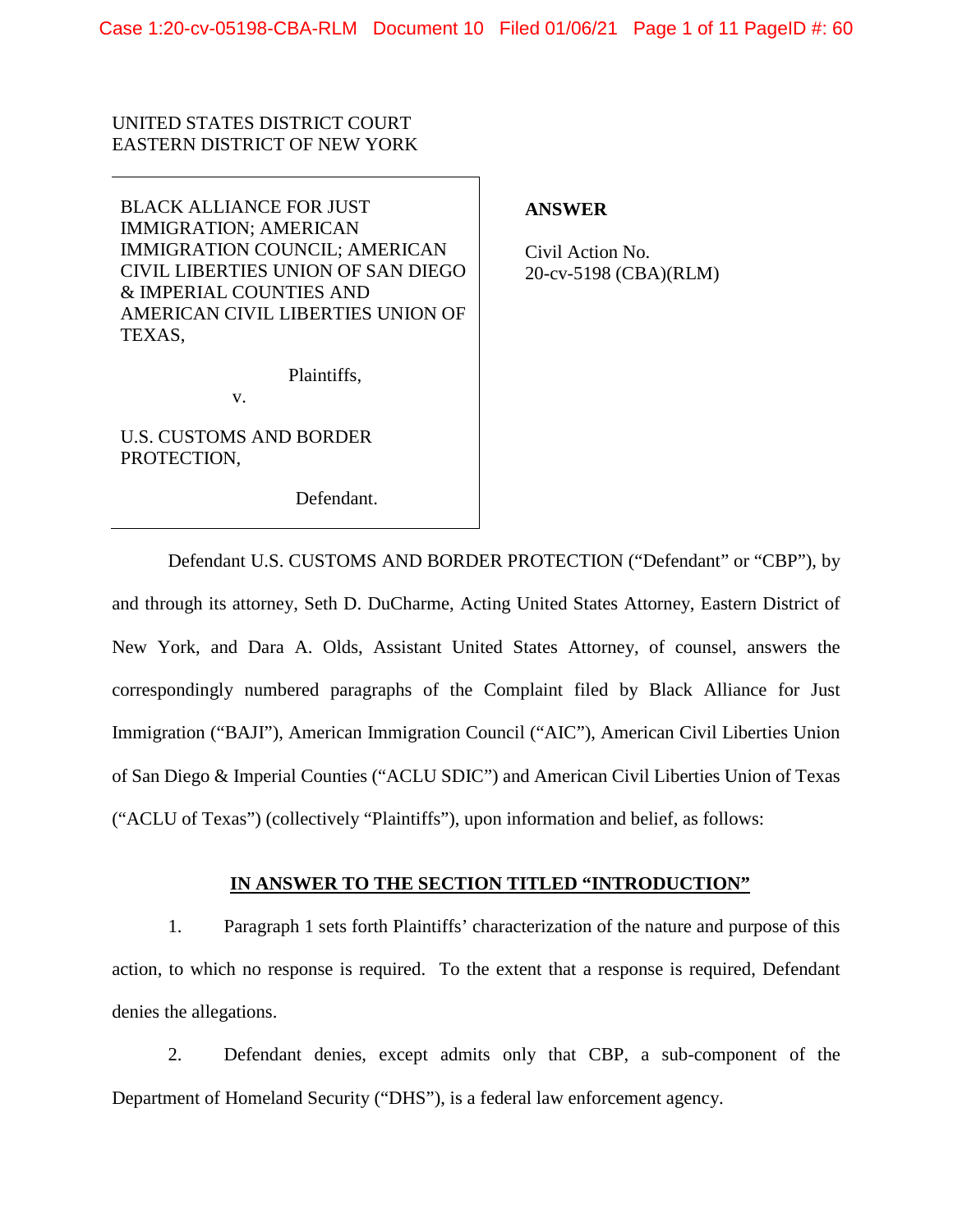3. Defendant is without knowledge or information sufficient to form a belief as to the truth of the allegations contained in the first sentence of this paragraph. In addition, the paragraph contains Plaintiffs' characterization of CBP's actions, the Plaintiffs' intentions, and Plaintiffs' characterizations of the FOIA, to which no response is required. To the extent that a response is required, Defendant denies the allegations.

4. Regarding the first sentence in Paragraph 4, Defendant admits that it received a FOIA request from Plaintiffs on July 27, 2020, that the Plaintiffs requested that CBP expedite the request, denies the remaining allegations and respectfully refers the Court to that request for a full and accurate statement of its contents. Regarding the second sentence, Defendant admits that it acknowledged the Plaintiffs' July 27, 2020 request on July 28, 2020, granting the request for expedited processing, and respectfully refers the Court to that response for a full and accurate statement of its contents. Defendant denies the remaining allegations. The third sentence of this paragraph contains legal conclusions and therefore no response is required.

## **IN ANSWER TO THE SECTION TITLED "JURSIDICTION AND VENUE"**

- 5. Paragraph 5 sets forth legal conclusions to which no response is required.
- 6. Paragraph 6 sets forth legal conclusions to which no response is required.

7. Paragraph 7 sets forth legal conclusions to which no response is required. As to the factual allegations, Defendant denies knowledge or information sufficient to admit or deny the allegation that Plaintiff BAJI has its principal place of business in this District.

### **IN ANSWER TO THE SECTION TITLED "PARTIES"**

8. Defendant denies knowledge or information sufficient to form a belief as to the truth of the allegations contained in Paragraph 8.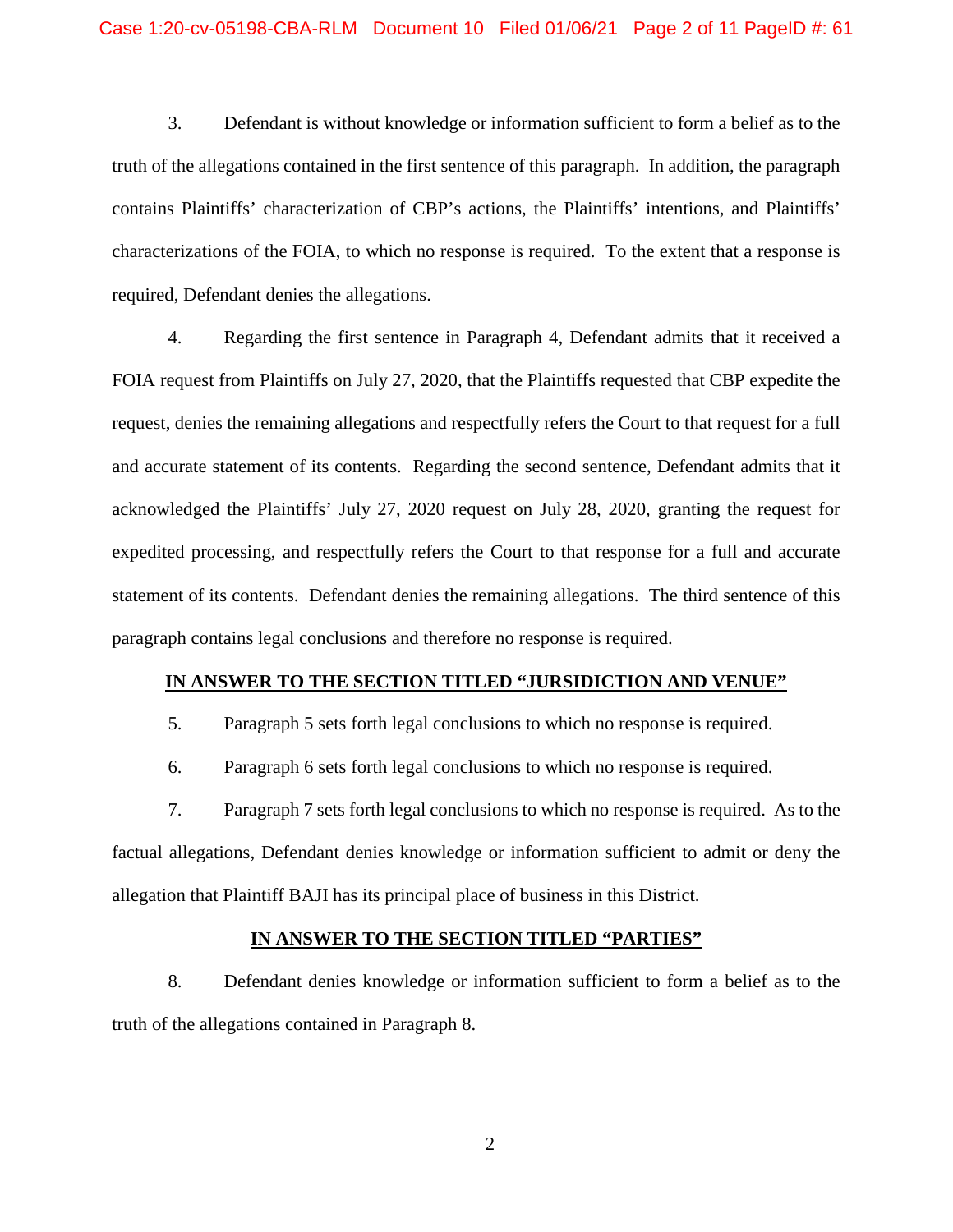9. Defendant denies knowledge or information sufficient to form a belief as to the truth of the allegations contained in Paragraph 9.

10. Defendant denies knowledge or information sufficient to form a belief as to the truth of the allegations contained in Paragraph 10. The last sentence of Paragraph 10 contains a characterization of CBP to which no response is required.

11. Defendant denies knowledge or information sufficient to form a belief as to the truth of the allegations contained in Paragraph 11.

12. Defendant admits that CBP is a federal agency within the meaning of 5 U.S.C. §  $552(f)(1)$  and that it is a component of the Department of Homeland Security. The remainder Paragraph 8 contains either conclusions of law or characterizations of Defendant, not allegations of fact, for which no response is required.

## **IN ANSWER TO THE SECTION TITLED "STATEMENT OF FACTS"**

13. Defendant admits the first sentence of Paragraph 13. Defendant denies the allegations contained in the second sentence.

14. Paragraph 14, which sets forth Plaintiffs' characterizations of reporting and statements concerning CBP, violates Fed. R. Civ. P. 8(a), and should be struck. To the extent that a response is required, Defendant denies the allegations.

15. Paragraph 15, which sets forth Plaintiffs' characterizations of reporting and statements concerning CBP, violates Fed. R. Civ. P. 8(a), and should be struck. To the extent that a response is required, Defendant denies the allegations.

16. Paragraph 16, which sets forth Plaintiffs' characterizations of reporting and statements concerning CBP, violates Fed. R. Civ. P. 8(a), and should be struck. To the extent that a response is required, Defendant denies the allegations.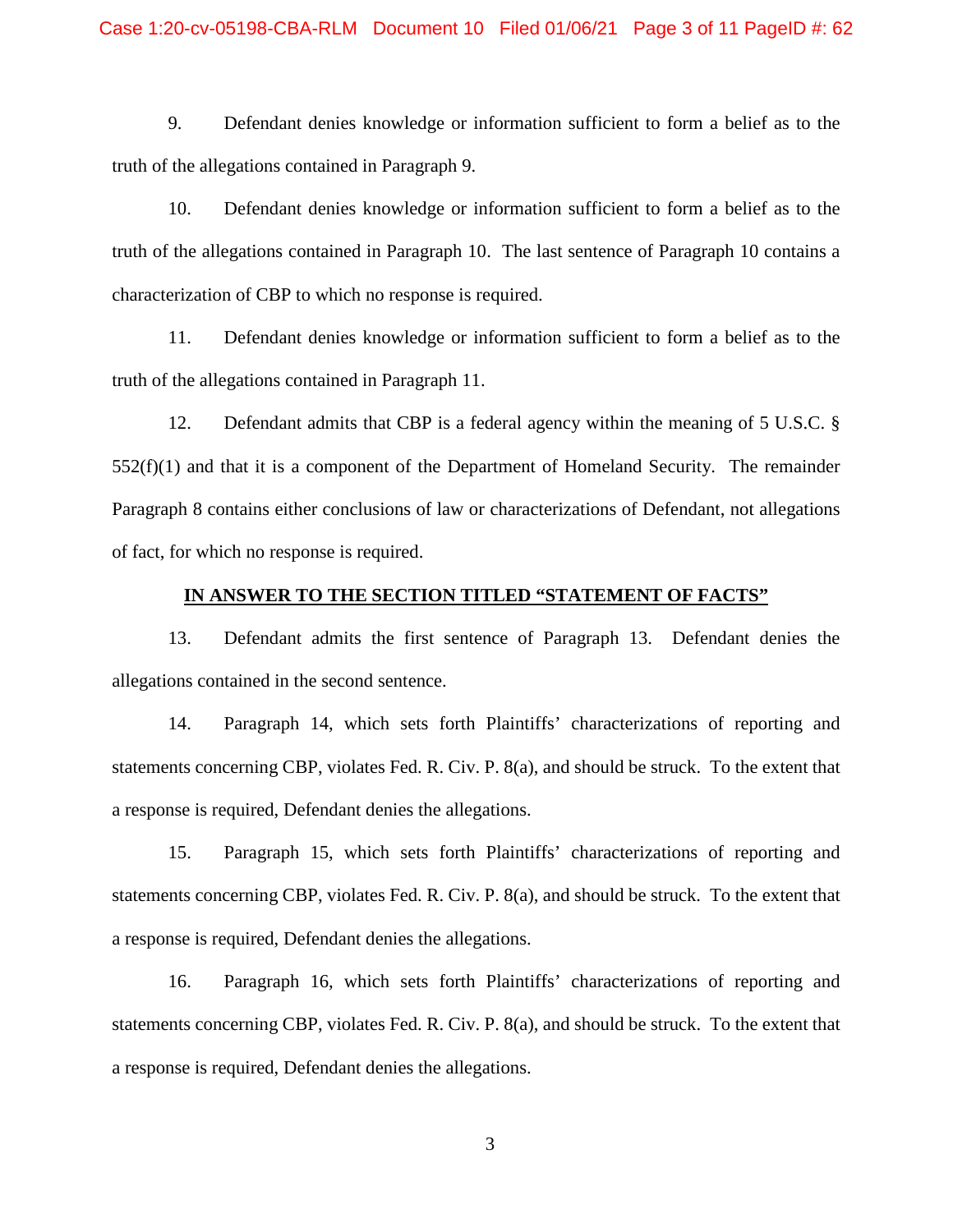17. Paragraph 17, which sets forth Plaintiffs' characterizations of reporting and statements concerning CBP, violates Fed. R. Civ. P. 8(a), and should be struck. To the extent that a response is required, Defendant denies the allegations.

18. Defendant admits that CBP has been designated as a Security Agency under the Office of Personnel Management's official Data Release Policy, which protects all CBP employee names from responses to Freedom of Information Act requests or other public disclosures for CBP employee data.

19. Paragraph 19, which sets forth Plaintiffs' characterizations of reporting and statements concerning CBP, violates Fed. R. Civ. P. 8(a), and should be struck. To the extent that a response is required, Defendant denies the allegations.

20. Paragraph 20, which sets forth Plaintiffs' characterizations of reporting and statements concerning CBP, violates Fed. R. Civ. P. 8(a), and should be struck. To the extent that a response is required, Defendant denies the allegations.

21. Paragraph 21, which sets forth Plaintiffs' characterizations of reporting and statements concerning CBP, violates Fed. R. Civ. P. 8(a), and should be struck. To the extent that a response is required, Defendant denies the allegations.

22. Paragraph 22, which sets forth Plaintiffs' characterizations of reporting and statements, violates Fed. R. Civ. P. 8(a), and should be struck. To the extent that a response is required, Defendant denies knowledge or information sufficient to form a belief as to the alleged actions of local law enforcement.

23. Paragraph 23, which sets forth Plaintiffs' characterizations of reporting and statements concerning CBP, violates Fed. R. Civ. P. 8(a), and should be struck. To the extent that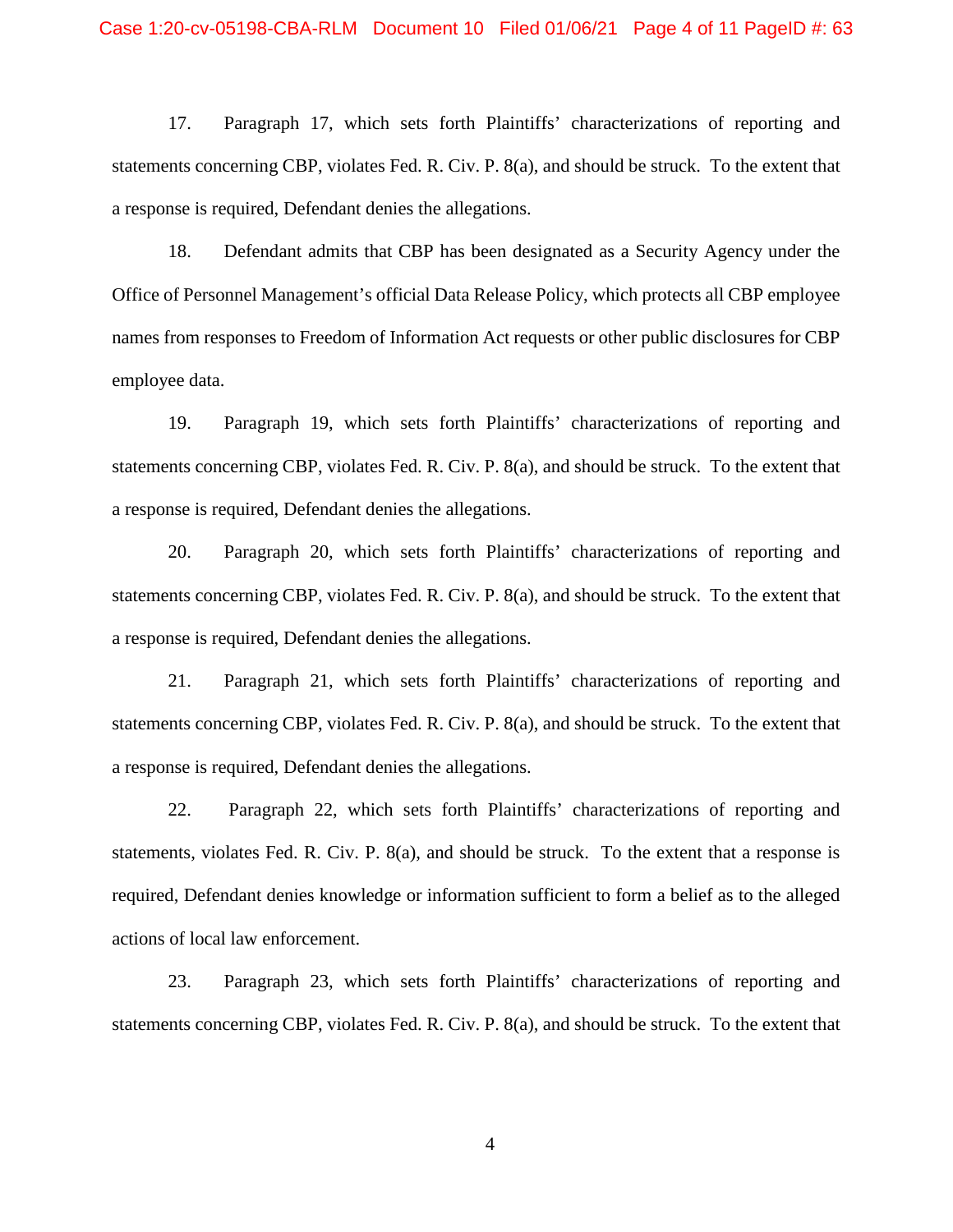a response is required, Defendant denies the allegations and refers the Court to the media reports cited for the full the contents of those media reports.

24. Defendant admits that President Trump issued Executive Order 13933 on June 26, 2020, entitled "Protecting American Monuments, Memorials, and Statutes and Combating Recent Criminal Violence" and denies the remaining allegations.

25. Defendant admits that CBP participated in the Protecting American Communities Task Force (PACT) via Rapid Deployment Teams or Rapid Deployment Forces (RDTs or RDFs), which were deployed to protect federal property during Operation Diligent Valor. The rest of the paragraph contains characterizations and involves agencies other than CBP and thus no response is required. To the extent that a response is required, Defendant denies the allegations.

26. Paragraph 26, which sets forth Plaintiffs' characterizations of reporting and statements concerning CBP, violates Fed. R. Civ. P. 8(a), and should be struck. To the extent that a response is required, Defendant denies the allegations.

27. Paragraph 27, which sets forth Plaintiffs' characterizations of reporting and statements concerning CBP, violates Fed. R. Civ. P. 8(a), and should be struck. To the extent that a response is required, Defendant denies the allegations.

28. Paragraph 28, which sets forth Plaintiffs' characterizations of CBP, violates Fed. R. Civ. P. 8(a), and should be struck. To the extent that a response is required, Defendant denies the allegations.

29. To the extent that Paragraph 29 contains Plaintiffs' characterization of the FOIA request, Defendant respectfully refers the Court to the document for its complete and accurate contents. To the extent that this paragraph contains allegations concerning Plaintiffs' motivations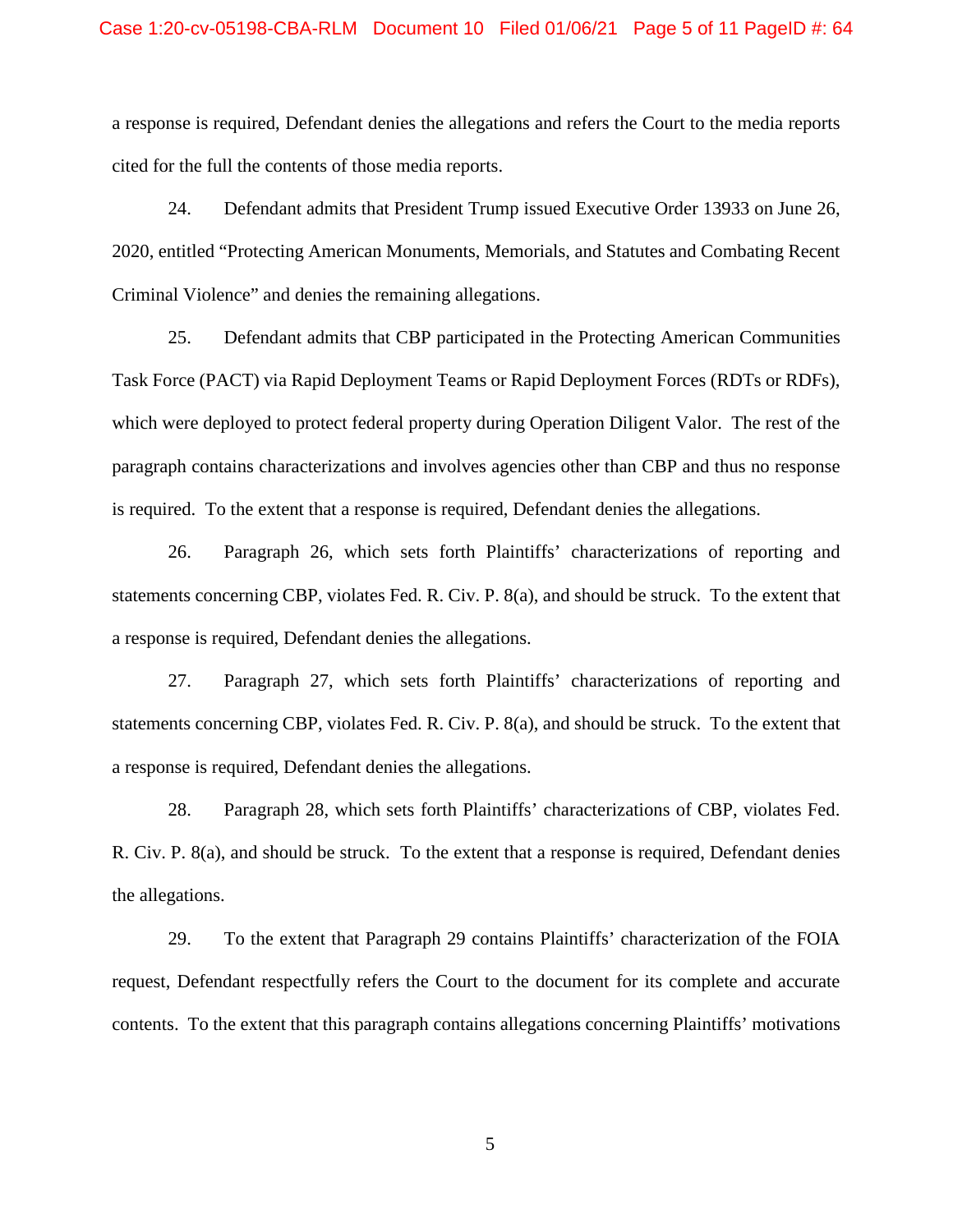in making their FOIA request, Defendant denies knowledge or information sufficient to form a belief as to the truth of those allegations.

30. Defendant admits that it received a FOIA request from Plaintiffs, dated July 27, 2020. Defendant respectfully refers the Court to the request itself for a full and accurate statement of its contents.

31. Defendant admits that it received a FOIA request from Plaintiffs, dated July 27, 2020. Defendant respectfully refers the Court to the request itself for a full and accurate statement of its contents.

32. Defendant admits that Plaintiffs' FOIA request, dated July 27, 2020, provided a definition of "Floyd Protests." Defendant respectfully refers the Court to the request itself for a full and accurate statement of Plaintiffs' definition.

33. Defendant admits that Plaintiffs' FOIA request, dated July 27, 2020, provided a definition of "deployment of CBP to U.S. cities." Defendant respectfully refers the Court to the request itself for a full and accurate statement of Plaintiffs' definition.

34. Defendant admits that Plaintiffs requested a fee waiver in their FOIA request, dated July 27, 2020. Defendant respectfully refers the Court to the fee waiver request for a full and accurate statement of its contents.

35. Defendant admits that Plaintiffs' FOIA request, dated July 27, 2020, requested expedited processing. Defendant respectfully refers the Court to the request for expedited processing for a full and accurate statement of its contents. To the extent that this paragraph includes Plaintiffs' legal conclusions concerning their reasons for the request to expedite, no response is required.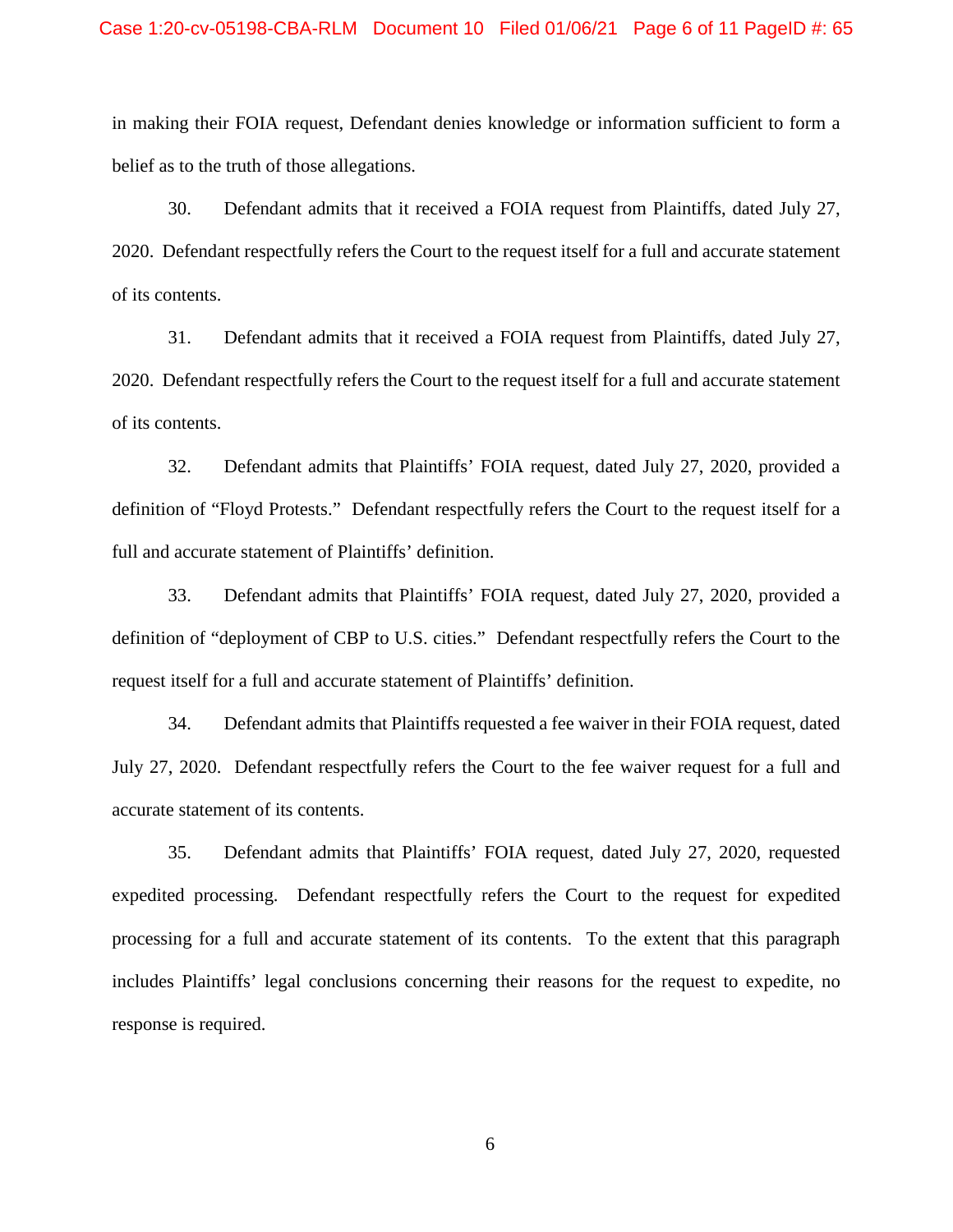### Case 1:20-cv-05198-CBA-RLM Document 10 Filed 01/06/21 Page 7 of 11 PageID #: 66

36. Defendant admits that CBP sent Claudia Valenzuela from Plaintiff AIC an email on July 27, 2020 confirming Plaintiffs' July 27, 2020 FOIA request.

37. Defendant admits that CBP issued a notice to Claudia Valenzuela from Plaintiff AIC on July 28, 2020, acknowledging receipt of Plaintiffs' July 27, 2020 FOIA request. Defendant respectfully refers the Court to that notice for a full and accurate statement of its contents.

38. Defendant admits that in CBP's July 28, 2020, notice to Claudia Valenzuela, it invoked a 10-day extension of time regarding its response to Plaintiffs' FOIA request, dated July 27, 2020 and assigned Tracking Number CBP-2020-068594. Defendant respectfully refers the Court to that notice for a full and accurate statement of its contents.

39. Defendant admits on that July 28, 2020 CBP sent email communications to Claudia Valenzuela.

40. Defendant admits that a July 28, 2020 email explained that CBP modified the summary description for FOIA Request CBP-2020-068594. Defendant respectfully refers the Court to that email for a full and accurate statement of its contents.

41. Defendant admits that CBP sent Claudia Valenzuela an email message on July 28, 2020 explaining that it determined the fee waiver request for FOIA Request CBP-2020-068594 was not applicable as the request was not billable. Defendant respectfully refers the Court to that email for a full and accurate statement of its contents.

42. Defendant admits that CBP sent Claudia Valenzuela an email message on July 28, 2020 granting the request to expedite processing of FOIA Request CBP-2020-068594. Defendant respectfully refers the Court to that email for a full and accurate statement of its contents.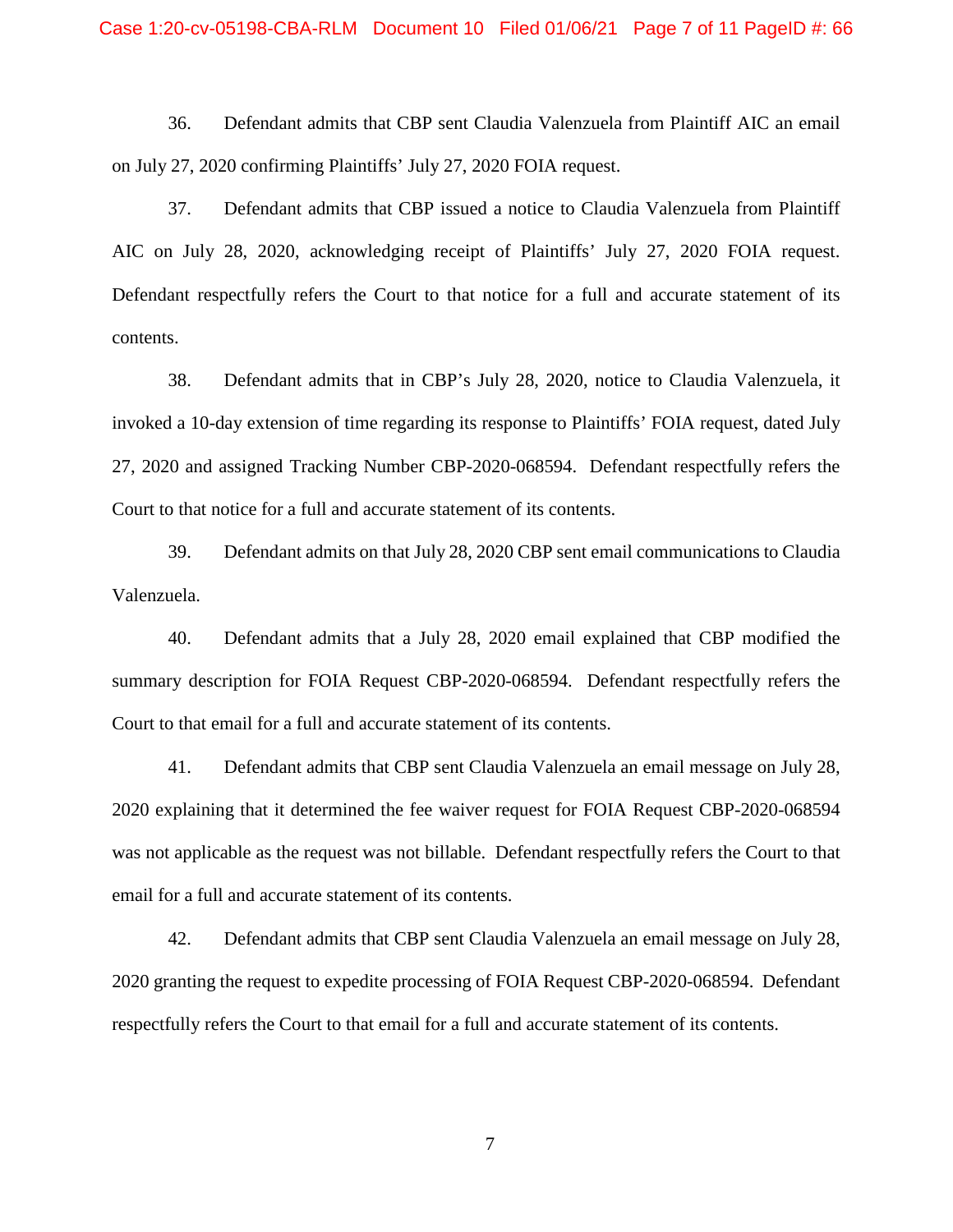43. Defendant admits that CBP did not send correspondence to Plaintiffs after July 28, 2020, and avers that this was because it was still processing Plaintiffs' FOI request and no final determination had been made about responsive documents.

44. Paragraph 44 contains conclusions of law, for which no response is required.

45. Defendant denies the allegations in Paragraph 45 contains conclusions of law to which no response is required. To the extent a response is deemed necessary, Defendant denies knowledge or information sufficient to form a belief as to the truth of the allegations in Paragraph 45.

## **IN ANSWER TO THE SECTION TITLED "FIRST CAUSE OF ACTION"**

46. Defendant incorporates and re-alleges its responses to Paragraphs 1 through 45 as if fully restated herein.

47. Paragraph 47 contains conclusions of law, to which no response is required.

48. Paragraph 48 contains conclusions of law, to which no response is required. To the extent that a response is required, Defendant denies the allegations.

49. Paragraph 49 contains conclusions of law, to which no response is required. To the extent that a response is required, Defendant denies the allegations.

50. Paragraph 50 contains conclusions of law, to which no response is required.

## **IN ANSWER TO THE SECTION TITLED "SECOND CAUSE OF ACTION"**

51. Defendant incorporates and re-alleges its responses to Paragraphs 1 through 50 as if fully restated herein.

52. Defendant admits that the Plaintiffs requested expedited processing of their FOIA request. Defendant respectfully refers the Court to the request for a full and accurate statement of its contents.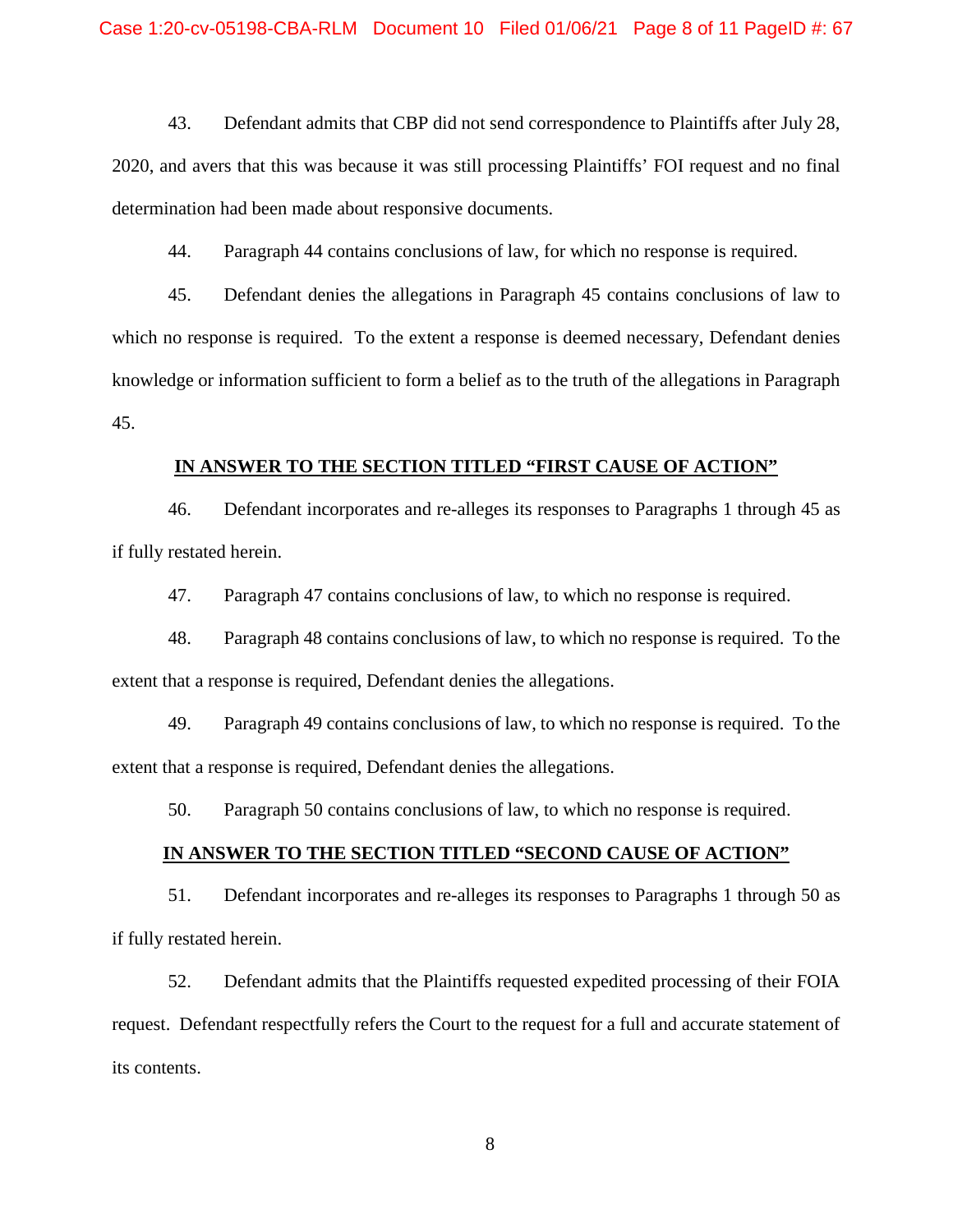53. Defendant admits that on July 28, 2020, CBP granted the Plaintiffs' request for expedited processing of their FOIA request. Defendant respectfully refers the Court to that response for a full and accurate statement of its contents.

54. Defendant denies the allegations in Paragraph 54.

55. Paragraph 55 contains conclusions of law, to which no response is required.

## **IN ANSWER TO THE SECTION TITLED "THIRD CAUSE OF ACTION"**

56. Defendant incorporates and re-alleges its responses to Paragraphs 1 through 55 as if fully restated herein.

57. Paragraph 57 contains conclusions of law, to which no response is required.

58. To the extent Paragraph 58 contains conclusions of law, no response is required. To the extent that a response is required, Defendant admits that it did not make a final determination regarding Plaintiffs' request within 30 days of receipt.

59. Paragraph 59 contains conclusions of law, to which no response is required.

- 60. Defendant denies the allegations in Paragraph 60.
- 61. Paragraph 61 contains conclusions of law, to which no response is required.

The remaining paragraphs of the Complaint contain Plaintiffs' prayer for relief,

which no response is required. To the extent that this portion of the Complaint contains factual allegations to which a response is required, Defendant denies.

Defendant denies any and all allegations not expressly admitted herein.

#### **DEFENSES**

Without limitation or waiving any defenses available to it, the Defendant hereby asserts the following in response to Plaintiffs' claims: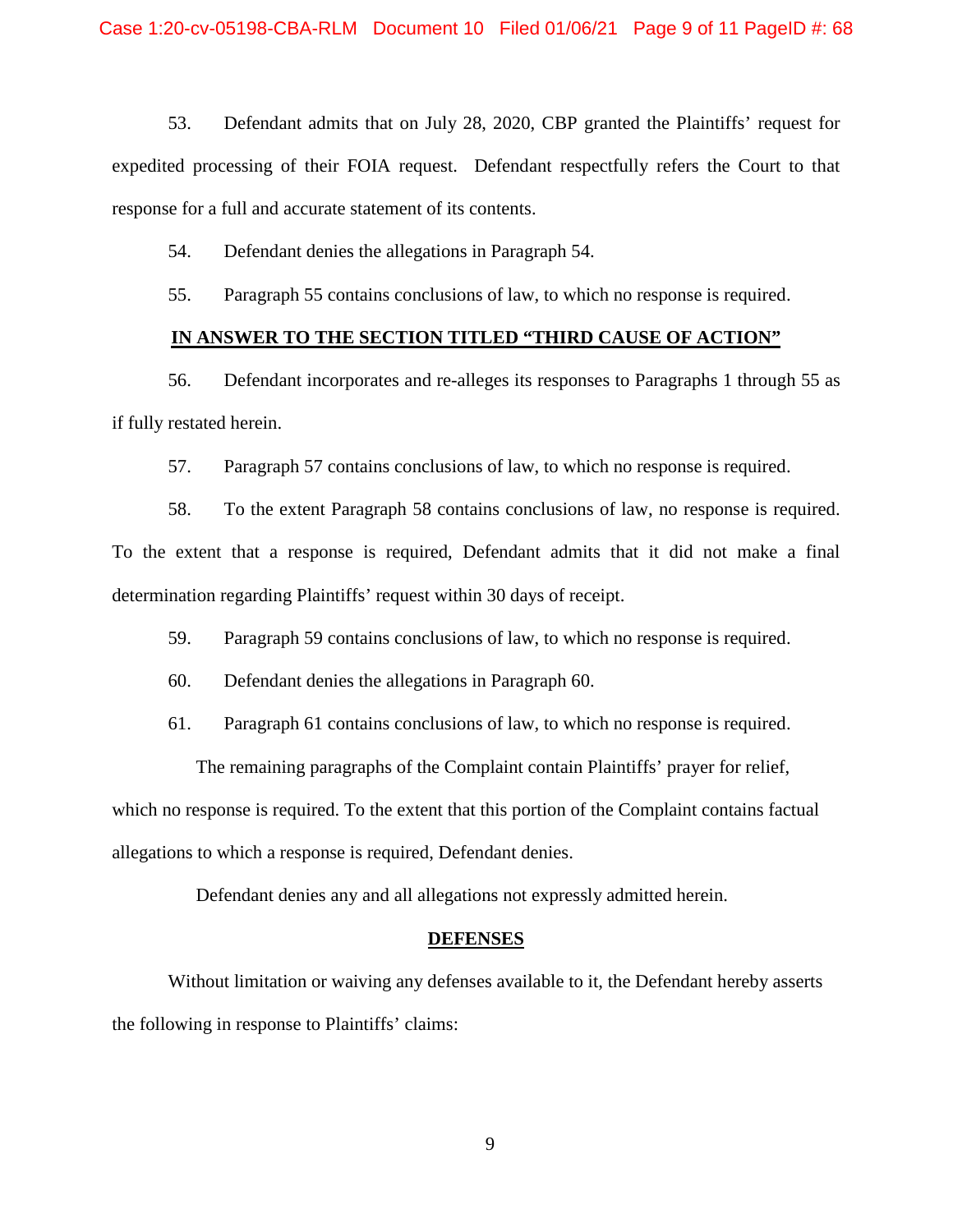### FIRST DEFENSE

Plaintiffs' Complaint for Declaratory and Injunctive Relief fails to state a claim upon which relief may be granted under the Freedom of Information Act, 5 U.S.C. § 552, or the Declaratory Judgment Act, 28 U.S.C. §§ 2201 and 2202, or 28 U.S.C. § 1331

## SECOND DEFENSE

Any agency records or information that Defendant has withheld, or will withhold, in

response to Plaintiffs' FOIA request may be exempt in whole or in part from public disclosure

under the FOIA, 5 U.S.C. § 552 et seq.

#### THIRD DEFENSE

Plaintiffs are not entitled to compel production of records exempt from disclosure by one or more exemptions to the FOIA.

#### FOURTH DEFENSE

The Court lacks subject matter jurisdiction.

#### FIFTH DEFENSE

Plaintiffs have not alleged sufficient factual and/or legal bases for their request for costs and/or attorney's fees.

#### SIXTH DEFENSE

Plaintiffs' request submitted under FOIA, 5 U.S.C. § 552, as amended, does not

reasonably describe the records sought.

## SEVENTH DEFENSE

To the extent that the Complaint refers to or quotes from external documents, statutes, or other sources, Defendant may refer to such materials for their accurate and complete contents in response; however, Defendant's references are not intended to be, and should not be construed to